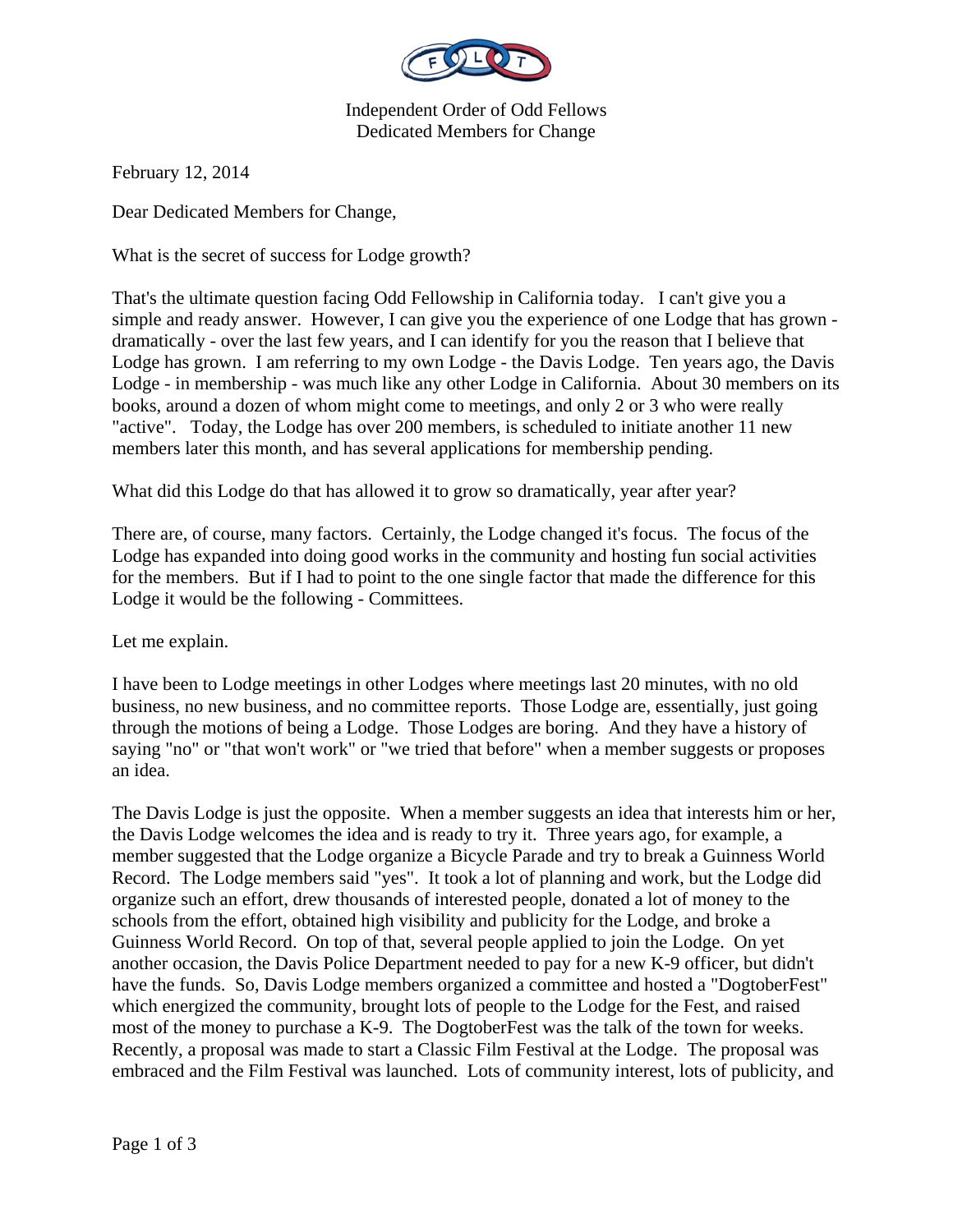

Independent Order of Odd Fellows Dedicated Members for Change

lots of people attending the Fest. It brought people into the Lodge who otherwise would never have seen it.

The Davis Lodge has over 25 Committees. Some (like Finance, Visiting and Bylaws) are required by our Bylaws and Code. Others (like Good Fellowship, Take a Hike and OddtoberFest) are focused on the members of the Lodge - providing fun social activities for the Lodge members and potential members. Still others (like Community Support, Senior Project, Bingo) reach out into the community to provide an outlet for Lodge members to do good works in town and the county.

I am not suggesting that every Lodge have 25 committees. But every Lodge can have (over and above the committees required by your Bylaws) some! Start with 2 or 3, and go from there. Find out what your Lodge members really want to do and form a committee to do it! Monthly spaghetti feeds? Downtown clean-up? Taking hikes every few months? Lodge renovation and maintenance? Planting trees in the community? The only limit is your imagination and energy! Bottom line: Your Lodge members will find the Lodge experience more rewarding if you have an active social life in the Lodge and an active effort to support the community. And your Lodge will encourage potential new members to apply. To give you some ideas for the future - perhaps in your own Lodge - here is a listing of the current Davis Lodge Committees:

Finance Bylaws Visiting Bingo Membership & Initiation Good Fellowship Music and Concerts Community Support Take a Hike Senior Project OddtoberFest St. Patrick's Day Dinner Halloween Party Historical Pedometer Project Picnic Day Pancake Breakfast Legacy Tree Social Services Farm to Fork Classic Film Festival Wine Club Breakfast with the Bunny Breakfast with Santa Taste of Davis